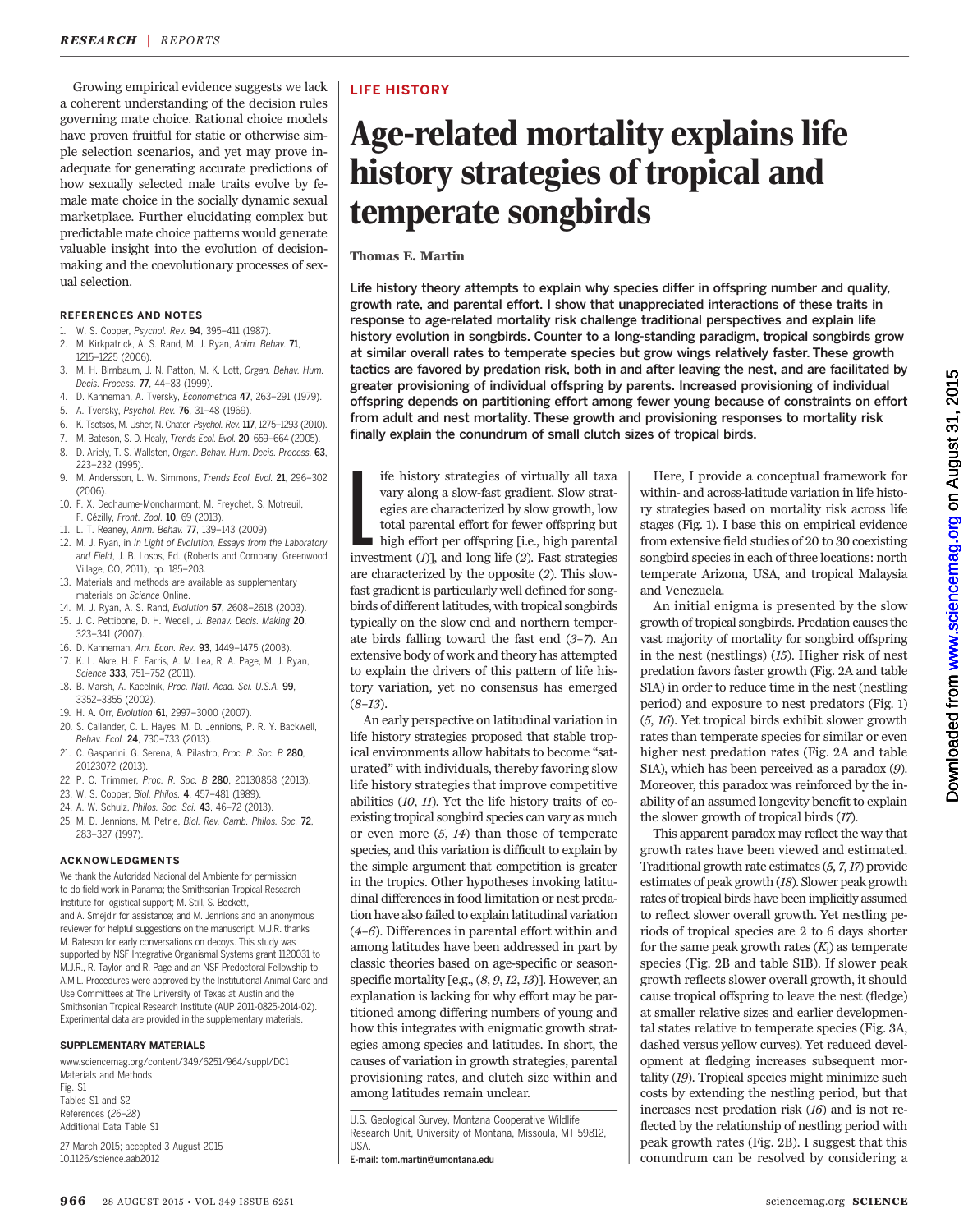heretofore unrecognized possibility that tropical birds use an alternative growth trajectory. Specifically, tropical birds exhibit slower peak growth rates but faster growth at later ages, thereby achieving a relative size similar to that of tem-

perate species without extending the nestling period (solid black versus yellow curves in Fig. 3A).

A pair of wren (Troglodytidae) species illustrates common differences in tropical-temperate



Fig. 1. Conceptual framework for life history strategies. Over the circle of life, mortality risk varies across life stages (gray ring) and exerts selection on growth strategies (orange boxes) and parental strategies (yellow boxes). Blue arrows reflect positive selection; red arrows reflect negative selection; black arrows reflect the influence of life history traits on each other. Nest and fledgling predation exert opposing selection on length of the nestling period. Fledgling predation risk favors longer nestling development to enhance locomotor traits (i.e., longer wings), but longer periods increase nest predation risk. Increased parental investment and steady mass growth allow enhanced wing growth without extending the length of the nestling period and increasing predation risk. Parental investment is a function of total parental effort (total provisioning rate) partitioned among young, where total parental effort is a result of adult and nest mortality. The higher parental investment that facilitates the longer wings favored in tropical birds is achieved by small clutch sizes.





growth trajectories. Growth is faster in the temperate species at early ages (the yellow curve in Fig. 3B rises faster). However, the faster growth of the tropical wren at later ages allows it to achieve the same relative body mass as the temperate wren in the same amount of time (Fig. 3B). These differences are illustrated more clearly by calculating instantaneous growth rates over the nestling period (Fig. 3C). A series of tropical and temperate species paired by phylogeny shows that growth rates are higher for temperate species than for their tropical relatives in the early nestling period through peak growth (yellow above black curves in Fig. 3, C to I). The lower peak rates of tropical species (Fig. 3, C to I) reflect the paradigm of slow growth in the tropics (5, 7, 17). However, growth rates of tropical species also consistently exceed temperate species after their peak (black above yellow curves in Fig. 3, C to I). The growth trajectory of tropical birds allows them to often achieve a similar average growth rate over the entire nestling period  $(K_{\text{avg}};$  Fig. 3, C to G) and similar relative size at fledging as temperate relatives without extending the nestling period (e.g., Fig. 3B). Indeed, relative body mass at fledging does not differ between tropical and temperate birds for the same nestling period (Fig. 4A and table S2A). The ability to achieve similar fledging mass without increasing the length of the nestling period is critical because it means that tropical birds do not increase their risk of nest predation through longer nestling periods. Of course, in some cases, tropical species grow slower overall and extend the nestling period (Fig. 3, H and I), but these generally are species with lower nest predation risk (Fig. 2A).

The lower peak but more sustained growth of many tropical birds (Fig. 3) may be important for aiding wing growth and flight capabilities after fledging (Fig. 1). Enhanced locomotor performance aids escape from predators across taxa (20, 21) and can result from slower and steadier mass growth (22), as is typical of tropical birds (Fig. 3). Partially developed wings can help offspring to escape predators (23)—commonly the primary source of fledgling mortality in songbirds (19)—and longer, more developed wings increase fledglings' ability to evade predators (19, 24). Longer wings can be achieved through longer nestling periods (19, 24), but that increases nest predation risk (16) and creates a trade-off in predation risk between nestling and fledgling stages (Fig. 1). This trade-off can be resolved by a growth strategy (i.e., lower peak, more sustained growth) that allows enhanced wing growth without lengthening the time in the nest and exposed to nest predators. Indeed, tropical birds exhibit faster wing growth (Fig. 4B and table S2B), allowing them to fledge with longer wings than temperate birds for the same nestling period (Fig. 4C and table S2C). Thus, relative to temperate birds, tropical species enhance growth of a locomotor trait that can reduce mortality risk after leaving the nest (19, 24) without increasing mortality risk in the nest.

Given the survival advantage that more developed wings provide fledglings (19, 24), we might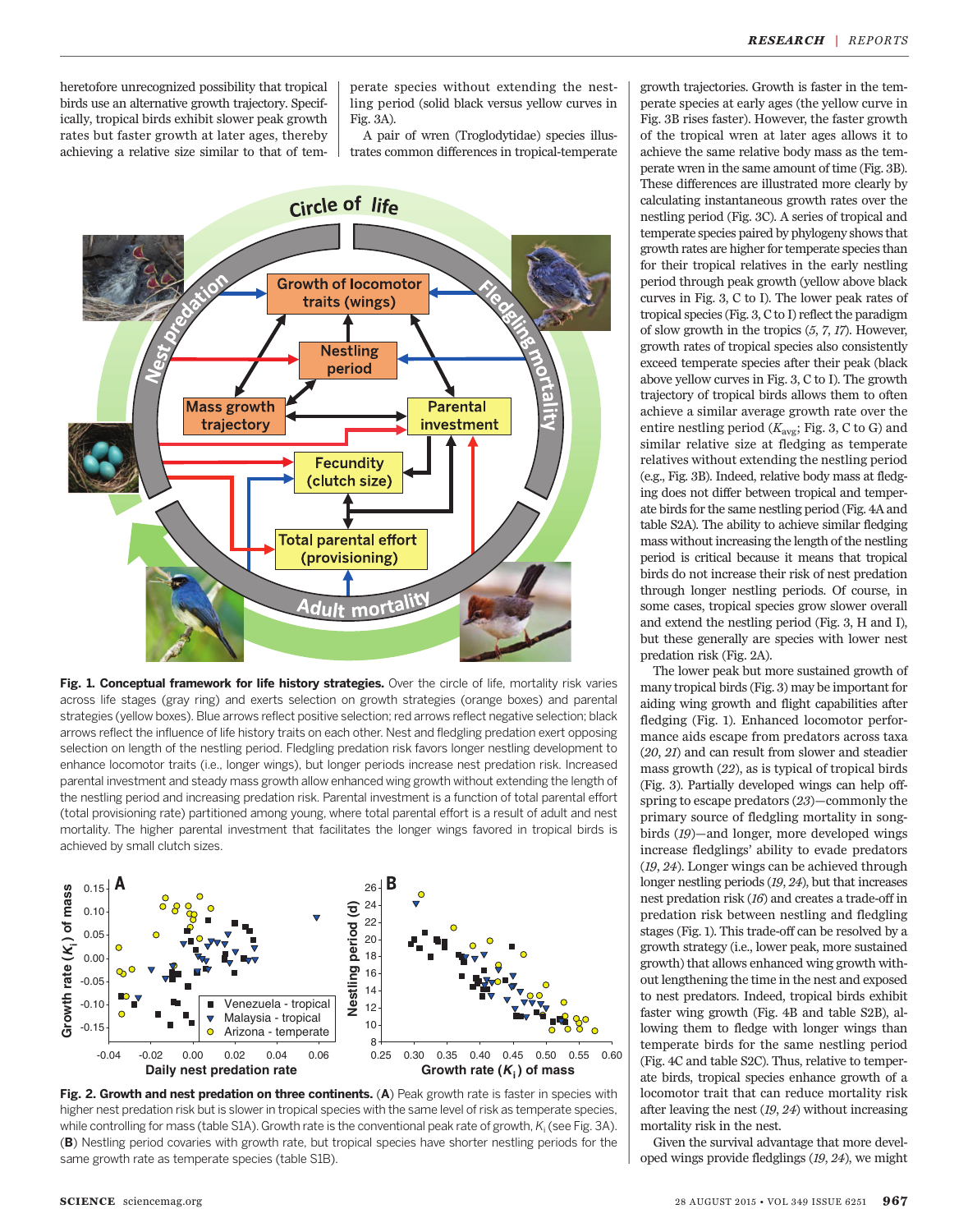

Fig. 3. Differences in growth trajectories of body mass of tropical versus temperate songbirds. (A) Conceptual characterization of possible growth trajectories [see also (18)]. Growth rate is estimated as the instantaneous slope (K<sub>i</sub> depicted by the small lines) on the growth curve. The small lines representing slopes of differing growth trajectories are exaggerated in the boxes at two ages to illustrate the differences. Traditionally, estimates are made at the time  $\left(t_{\mathsf{i}}\right)$  of the inflection point (red circles) where growth switches from accelerating to decelerating, which represents peak growth rate. However, growth rate may also differ at the late nestling stage (black circles).Tropical birds are assumed to have slower growth throughout the nestling period (dashed black curve), where slopes are shallower than for temperate birds (yellow curve) at both ages.

expect temperate birds to produce wings of comparable size. However, increased rates of energetically expensive wing growth may depend not only on a slower, more sustained growth strategy, but also on increased energy availability (Fig. 1) (25). The field data show that higher provisioning (food delivery) rates per offspring explain longer relative wing sizes within and across latitudes (Fig. 4D and table S2D). Thus, greater parental investment, commonly observed in tropical birds  $(4-6)$ , can have critical fitness benefits through effects on offspring quality manifested by wing development and its consequences for survival of young after leaving the nest.

The reason that tropical and temperate species do not provision individual offspring at similar

rates arises in part from constraints of agerelated mortality on provisioning effort (Fig. 1). Life history theory predicts that adult and offspring mortality should constrain parental effort (4, 5, 9, 12, 13). Indeed, variation in parental effort, reflected by total provisioning rate of all offspring, is explained by nest predation risk and adult mortality across species and latitudes (Fig. 4, E and F, and table S3A). Adult mortality is commonly lower for tropical birds (3, 17) and therefore is associated with lower overall provisioning rates (Fig. 4F).

The only way that tropical birds can increase provisioning rates per offspring, given mortality constraints on total provisioning, is through reduced clutch size. The smaller clutch size of trop-

Alternatively, tropical birds may have lower peak growth but faster growth after the peak (solid black curve), allowing them to catch up with temperate birds that approach an asymptote earlier. (B) Two phylogenetically related wren species demonstrate that the temperate species grows faster early and achieves higher peak growth, whereas the tropical species expresses faster growth after its peak, allowing it to catch up by fledging. Each data point is a measurement of one nestling.  $(C \t{ to } I)$  Instantaneous growth rate over the entire nestling period for a series of phylogenetically paired species.The growth rate of temperate species is faster early with a higher peak growth, but tropical species express faster growth after their peak. The peak  $(K<sub>i</sub> \pm SE)$  and mean growth rates  $(K_{avg})$  over the entire nestling period are shown.

ical birds indeed allows increased provisioning per offspring (Fig. 4G and table S3B), which enables growth of longer wings (Fig. 4D) to enhance fledgling survival (19, 24) without extending the nestling period and increasing nest predation risk. The small clutch sizes of tropical birds have puzzled scientists for more than half a century, and these results finally explain it as an integrated function of growth and parental provisioning strategies in response to age-related mortality risk.

Temperate birds may not increase parental investment to enhance wing growth as much as tropical birds because of greater adult and juvenile (independent young after the fledging stage) mortality. Mortality rates of juvenile songbirds to the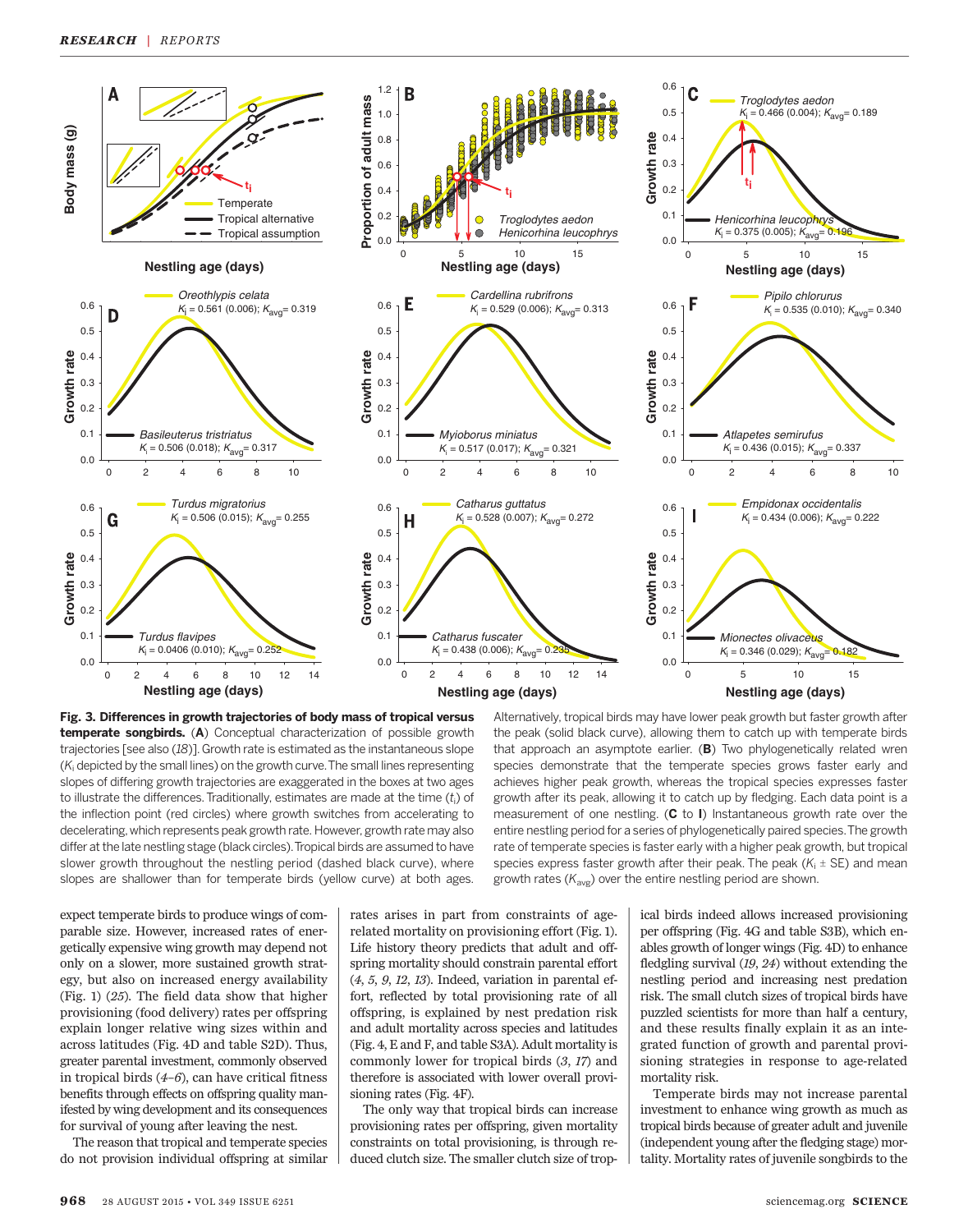

Fig. 4. Growth, parental provisioning, and mor-<br>tality relationships. (A) Relative mass at fledging<br>increases with nestling period, but does not differ<br>among latitudes for the same nestling period (ta-<br>ble S2A). (B) Peak tality relationships. (A) Relative mass at fledging increases with nestling period, but does not differ among latitudes for the same nestling period (table S2A). (B) Peak growth rate of wings increases with peak growth rate of body mass, but tropical species exhibit higher peak growth rates of wings than temperate species for the same mass growth rate (table S2B). (C) Relative wing size at fledging increases with nestling period among species, but tropical species fledge with relatively longer wings than temperate species (table S2C). (D) Relative wing size at fledging increases with provisioning



rate per offspring while controlling for other factors (table S2D). (E and F) Total provisioning rate decreases with nest predation risk (E) and increases with annual adult mortality probability (F) across species controlled for each other and other factors (table S3A). (G) Provisioning rate per offspring decreases with increasing clutch size, controlled for mass and total provisioning rate (table S3B). (H) A Junco hyemalis young taking its first steps to leave the nest and begging for food from its parent.

**Clutch size**

next breeding season, as well as adult mortality rates, are commonly higher in temperate than in tropical songbird species (3, 17, 26, 27). When adult and juvenile mortality are high, selection can favor a strategy of more, but lower-quality, young (2, 11–13). This hypothesis fits the patterns here because an increase in the number of offspring in the temperate zone comes at the expense of parental investment (Fig. 4G), and reduced parental investment produces lowerquality young, as reflected by shorter wing length (Fig. 4D). In short, temperate songbirds produce more young of lower quality, which is adaptive given their higher juvenile and adult mortality rates.

Mortality risk during different life stages can explain variation in the life history strategies of songbirds across latitudes (Fig. 1). Adult and offspring mortality have been theorized to influence parental effort across taxa (2, 9, 12, 13), and total provisioning rate (which reflects parental effort) is well explained by adult mortality and nest predation risk in songbirds (Fig. 4, E and F). Consideration of mortality risk after leaving the nest (fledgling mortality) adds to our understanding of latitudinal variation in songbird life histories. In particular, seemingly paradoxical slower peak growth of tropical birds in the face of nest predation risk makes sense once their more sustained growth is recognized. The lower peak and sustained growth resolves the putative predation cost in the nest while allowing enhanced wing growth and survival after leaving the nest. Increased parental provisioning per offspring, achieved through reduced clutch size (Fig. 4G), further enhances wing growth (Fig. 4D) to benefit fledgling survival. Ultimately, selection by nest predation on growth rate and nestling period places constraints on the developmental stage at fledging (Fig. 2) (19) and creates a tradeoff with subsequent fledgling survival. However, shifts in growth, fecundity, and parental provisioning strategies help to resolve this trade-off (Fig. 1). This interaction in mortality risk among life stages, considered together with the interactions among life history traits (Fig. 1), is a basis for greater understanding of latitudinal variation in life history strategies.

#### REFERENCES AND NOTES

- 1. R. L. Trivers, in Sexual Selection and the Descent of Man 1871*–*1971, B. Campbell, Ed. (Aldine-Atherton, Chicago, 1972), pp. 136–179.
- 2. S. C. Stearns, Q. Rev. Biol. 51, 3–47 (1976).
- 3. B. K. Sandercock, S. R. Beissinger, S. H. Stoleson, R. R. Melland, C. R. Hughes, Ecology 81, 1351–1370 (2000).
- 4. T. E. Martin, P. R. Martin, C. R. Olson, B. J. Heidinger,
- J. J. Fontaine, Science 287, 1482–1485 (2000).
- 5. T. E. Martin et al., Evolution 65, 1607–1622 (2011).
- 6. S. A. Gill, T. M. Haggerty, J. Avian Biol. 43, 461–471 (2012).
- 7. R. E. Ricklefs, Ibis 110, 419–451 (1968).
- 8. N. P. Ashmole, *Ibis* 103, 458-473 (1963).
- 9. T. E. Martin, J. Avian Biol. 27, 263–272 (1996).
- 10. T. Dobzhansky, Am. Sci. 38, 209–221 (1950).
- 11. R. H. MacArthur, E. O. Wilson, The Theory of Island
- Biogeography (Princeton Univ. Press, Princeton, NJ, 1967). 12. R. Law, Am. Nat. 114, 399–417 (1979).
- 
- 13. G. C. Williams, Am. Nat. 100, 687–690 (1966).
- 14. T. E. Martin, Proc. Natl. Acad. Sci. U.S.A. 105, 9268–9271 (2008).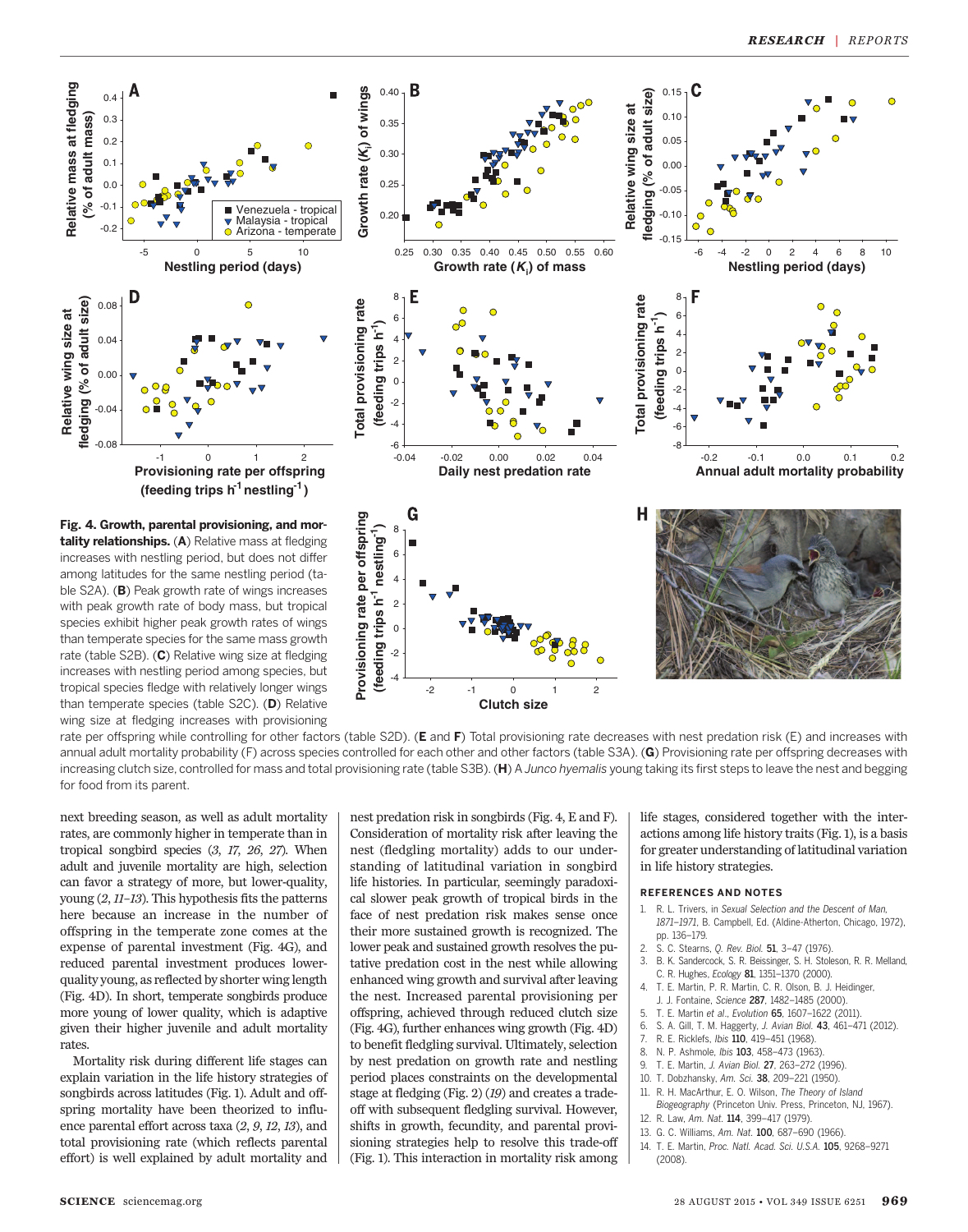- 15. T. E. Martin, Ecol. Monogr. 65, 101–127 (1995).
- 16. V. Remeŝ, T. E. Martin, Evolution 56, 2505–2518 (2002).
- 17. T. E. Martin, J. C. Oteyza, A. E. Mitchell, A. L. Potticary,
- P. Lloyd, Am. Nat. 185, 380-389 (2015).
- 18. Z. Wang et al., Evolution 68, 81–91 (2014).
- 19. T. E. Martin, Am. Nat. 183, 313–324 (2014).
- 20. T. B. Watkins, Physiol. Zool. 69, 154–167 (1996).
- 21. D. B. Miles, Evol. Ecol. Res. 6, 63–75 (2004).
- 22. K. O. Perez, S. B. Munch, Funct. Ecol. 10.1111/1365-2435.12343 (2014).
- 23. K. P. Dial, R. J. Randall, T. R. Dial, Bioscience 56, 437–445 (2006).
- 24. K. W. Morrison, J. M. Hipfner, C. Gjerdrum, D. J. Green, Condor 111, 433–441 (2009).
- 25. R. D. Dawson, C. C. Lawrie, E. L. O'Brien, Oecologia 144. 499–507 (2005).
- 26. B. E. Sæther, Ornis Scand. 20, 13–21 (1989).
- 27. C. E. Tarwater, R. E. Ricklefs, J. D. Maddox, J. D. Brawn, Ecology 92, 1271–1281 (2011).

#### ACKNOWLEDGMENTS

I thank J. Maron, F. S. Dobson, two anonymous reviewers, and my graduate students for helpful comments; Z. Wang for providing initial R-code for growth analyses; Sabah Parks and the Sabah Biodiversity Centre in Malaysia; and C. Bosque, INPARQUES, and Fonacit in Venezuela. This work was supported by NSF grants DEB-1241041 and IOS-1349178 and by the U.S. Geological Survey Climate Change Research Program, and was conducted under auspices of University

of Montana IACUC no. 059-10TMMCWRU. Any use of trade, firm, or product names is for descriptive purposes only and does not imply endorsement by the U.S. Government. Data are available in Dryad: DOI 10.5061/dryad.2m15n; data files: Life\_history\_data.

### SUPPLEMENTARY MATERIALS

www.sciencemag.org/content/349/6251/966/suppl/DC1 Materials and Methods Supplementary Text Fig. S1 Tables S1 to S3 References (28–42) 2 May 2015; accepted 29 July 2015 10.1126/science.aad1173

## FUNGAL SYMBIONTS

# Global assessment of arbuscular mycorrhizal fungus diversity reveals very low endemism

J. Davison, $^{1*+}$  M. Moora, $^{1*+}$  M. Öpik, $^{1*+}$  A. Adholeya, $^2$  L. Ainsaar, $^1$  A. Bâ, $^3$  S. Burla, $^2$ A. G. Diedhiou,<sup>4</sup> I. Hiiesalu,<sup>1,5</sup> T. Jairus,<sup>1</sup> N. C. Johnson,<sup>6</sup> A. Kane,<sup>4</sup> K. Koorem,<sup>1,7</sup> M. Kochar, $^8$  C. Ndiaye, $^4$  M. Pärtel, $^1$  Ü. Reier, $^1$  Ü. Saks, $^1$  R. Singh, $^8$  M. Vasar, $^1$  M. Zobel $^{1_\times}$ 

The global biogeography of microorganisms remains largely unknown, in contrast to the well-studied diversity patterns of macroorganisms. We used arbuscular mycorrhizal (AM) fungus DNA from 1014 plant-root samples collected worldwide to determine the global distribution of these plant symbionts. We found that AM fungal communities reflected local environmental conditions and the spatial distance between sites. However, despite AM fungi apparently possessing limited dispersal ability, we found 93% of taxa on multiple continents and 34% on all six continents surveyed. This contrasts with the high spatial turnover of other fungal taxa and with the endemism displayed by plants at the global scale. We suggest that the biogeography of AM fungi is driven by unexpectedly efficient dispersal, probably via both abiotic and biotic vectors, including humans.

 $\blacksquare$  <br> he arbuscular mycorrhizal (AM) fungi (phylum Glomeromycota) are an ancient but species-poor group of root symbionts whose origin coincided with the first appearance of land plants (1). The AM symbiosis involves he arbuscular mycorrhizal (AM) fungi (phylum Glomeromycota) are an ancient but species-poor group of root symbionts whose origin coincided with the first appearance of land plants (1). The AM symbiosis involves defined or 350 to 1000 molecularly defined AM fungi (2, 3). The relationship typically allows the fungus to receive plant-synthesized carbon, while conferring the plant with an increased capacity for nutrient capture andimproved tolerance of drought and pathogens (4). At a wider scale, the symbiosis influences plant-plant interactions and the structure of plant communities, and thus it can affect agricultural production and the conservation and restoration of ecosystems (5). Because many AM fungi are unculturable, identification of AM fungal taxa in the environment is principally dependent on DNA-based methods; these asexual organisms are classified into approximately species-level taxonomic units using clustering or sequence-matching algorithms (6). The recent rapid development of DNA sequencing technology is allowing detection of increasing numbers of AM fungi and other microorganisms in environmental samples and enabling their responses to local and regional environmental gradients to be recorded (7–9). However, knowledge about global AM fungal diversity is piecemeal. This is partly because most classification approaches generate operational taxonomic units (OTUs) that cannot be readily compared between different studies or study areas (2, 10). Additionally, the communities of AM fungi present in many geographic regions, biomes, and ecosystems remain entirely unstudied (11, 12).

Although empirical data concerning AM fungal dispersal are limited, the process is believed to be mostly local and mediated by invertebrates (4, 13), with some evidence of small mammals, water, and human activities (e.g., agricultural practices) dispersing propagules farther (14–16). As yet, there is no direct evidence of efficient longdistance dispersal (13, 17). Hence, extensive global sampling of AM fungal diversity should reveal high endemism and similar responses to environmental conditions as those shown to drive localscale diversity (7, 8). We used high-throughput sequencing of environmental samples to survey AM fungal diversity and distribution in natural ecosystems worldwide. We examined the contributions of environmental conditions, spatial distance between plots, paleogeographic history, and plant-host identity on AM fungal diversity at local to global scales.

We collected 1014 individual root samples from vegetation plots worldwide and identified DNAbased AM fungal taxa ["virtual taxa" (VT), after (10)] in plant roots by using 454 sequencing. VT are phylogenetically defined sequence groups that exhibit a taxonomic resolution similar to that of morphological species, or above that resolution in some AM fungal families (11). As in traditional binomial nomenclature, the VT classification applies consistent principles to taxonomic assignments across data sets and provides comparability between studies. We used 912,515 quality-filtered AM fungal reads, representing 836 samples, 161 plant species, and 67 plots, for further analysis (Fig. 1A, fig. S1, tables S1 to S3, and database S1). We recorded 236 (68%) of the 348 currently known AM fungal VT and identified a further 10 taxa that were previously undescribed (fig. S2). Ninety-three percent of recorded VT were present on more than one continent, and one-third (34%) were present on all six sampled continents. Furthermore, 90% of VT were found in more than one climatic zone, and 79% were found in both forests and grasslands (the two most widely sampled ecosystems) (Fig. 1B). We added published data on AM fungal VT distribution from the MaarjAM database (10) to create a comprehensive data set containing all available VT records. We compared this data set with the distribution of plants (the AM fungus host organisms) for which global data are available at the family (18) but not the species level. The mean fractions of the AM fungal taxon pool found on individual continents (57%) and of shared

<sup>&</sup>lt;sup>1</sup>Institute of Ecology and Earth Sciences, University of Tartu, Lai 40, Tartu 51005, Estonia. <sup>2</sup>Centre for Mycorrhizal Research, The Energy and Resources Institute (TERI), India Habitat Centre, Lodhi Road, New Delhi 110 003, India. <sup>3</sup> Laboratoire des Symbioses Tropicales et Méditerranéennes, Unité Mixte de Recherche 113, Laboratoire de Biologie et Physiologie Végétales, Faculté des Sciences Exactes et Naturelles, Université des Antilles, BP 592, 97159, Pointe-à-Pitre, Guadeloupe (French West Indies). <sup>4</sup> Laboratoire Commun de Microbiologie de l'Institut de Recherche pour le Développement–Institut Sénégalais de Recherches Agricoles–Université Cheikh Anta Diop (UCAD), Département de Biologie Végétale, UCAD, BP 5005 Dakar, Sénégal. <sup>5</sup>Institute of Botany, Czech Academy of Sciences, Dukelska 135, 379 01 Trebon, Czech Republic. <sup>6</sup>School of Earth Sciences and Environmental Sustainability, Northern Arizona University, Flagstaff, AZ 86011-5694, USA. <sup>7</sup>Netherlands Institute of Ecology, Droevendaalsesteeg 10, 6708 PB Wageningen, Netherlands. <sup>8</sup>TERI-Deakin Nano Biotechnology Centre, Biotechnology and Management of Bioresources Division, TERI, India Habitat Centre, Lodhi Road, New Delhi 110 003, India. \*Corresponding author. E-mail: john.davison@ut.ee (J.D.); mari.moora@ut.ee (M.M.); maarja.opik@ut.ee (M.O.); martin. zobel@ut.ee (M.Z.) †These authors contributed equally to this work.